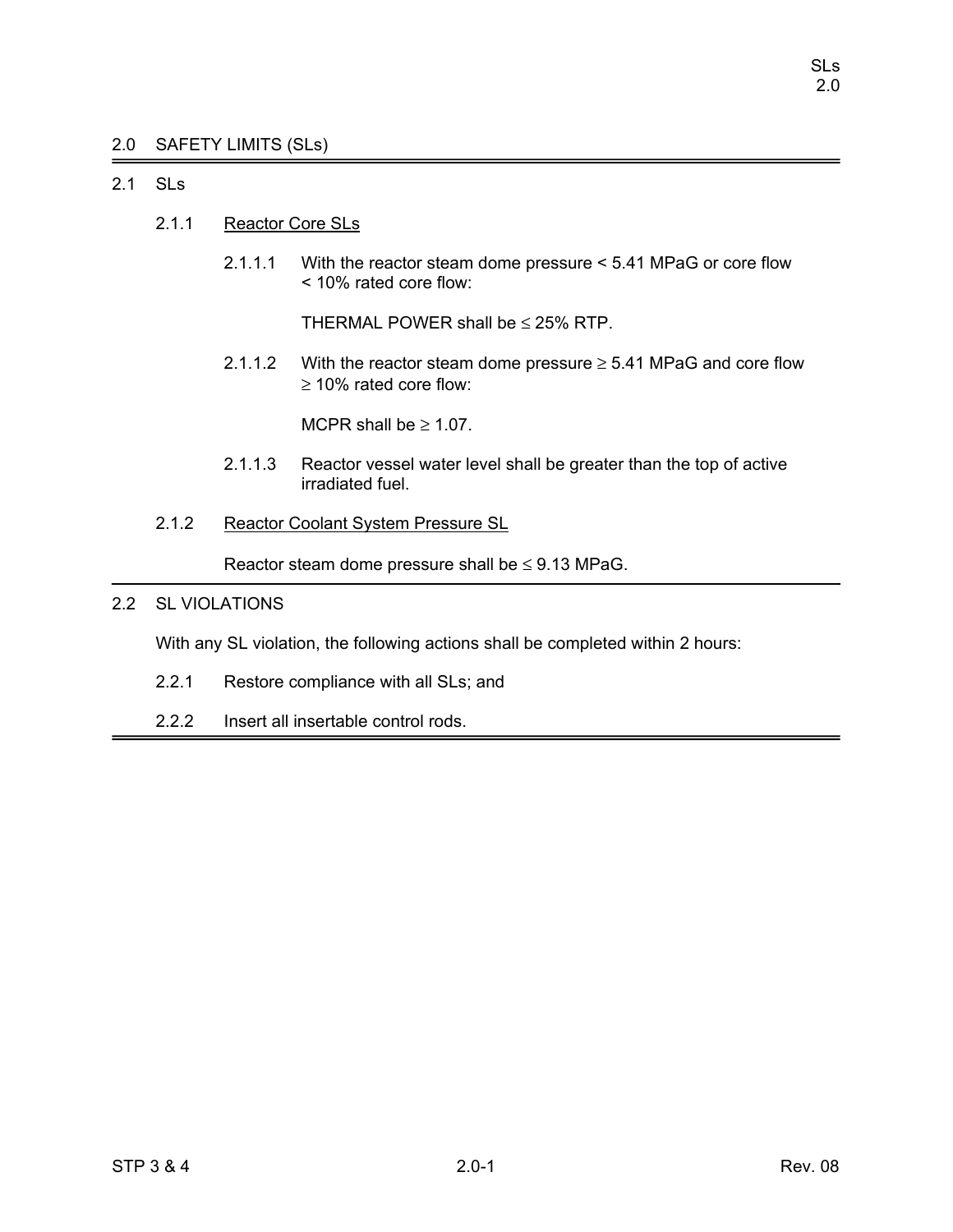# B 2.0 SAFETY LIMITS (SLs)

#### B 2.1.1 Reactor Core SLs

#### **BASES**

BACKGROUND GDC 10 (Ref. 1) requires, and SLs ensure, that specified acceptable fuel design limits are not exceeded during steady state operation, normal operational transients, and anticipated operational occurrences (AOOs).

> The fuel cladding integrity SL is set such that no significant fuel damage is calculated to occur if the limit is not violated. Because fuel damage is not directly observable, a stepback approach is used to establish an SL, such that the MCPR is not less than the limit specified in Specification 2.1.1.2. MCPR greater than the specified limit represents a conservative margin relative to the conditions required to maintain fuel cladding integrity.

The fuel cladding is one of the physical barriers that separate the radioactive materials from the environs. The integrity of this cladding barrier is related to its relative freedom from perforations or cracking. Although some corrosion or use related cracking may occur during the life of the cladding, fission product migration from this source is incrementally cumulative and continuously measurable. Fuel cladding perforations, however, can result from thermal stresses, which occur from reactor operation significantly above design conditions.

While fission product migration from cladding perforation is just as measurable as that from use related cracking, the thermally caused cladding perforations signal a threshold beyond which still greater thermal stresses may cause gross, rather than incremental, cladding deterioration. Therefore, the fuel cladding SL is defined with a margin to the conditions that would produce onset of transition boiling (i.e., MCPR = 1.00). These conditions represent a significant departure from the condition intended by design for planned operation. The MCPR fuel cladding integrity SL ensures that during normal operation and during AOOs, at least 99.9% of the fuel rods in the core do not experience transition boiling.

Operation above the boundary of the nucleate boiling regime could result in excessive cladding temperature because of the onset of transition boiling and the resultant sharp reduction in heat transfer coefficient. Inside the steam film, high cladding temperatures are reached, and a cladding water (zirconium water) reaction may take place. This chemical reaction results in oxidation of the fuel cladding to a structurally weaker form. This weaker form may lose its integrity, resulting in an uncontrolled release of activity to the reactor coolant.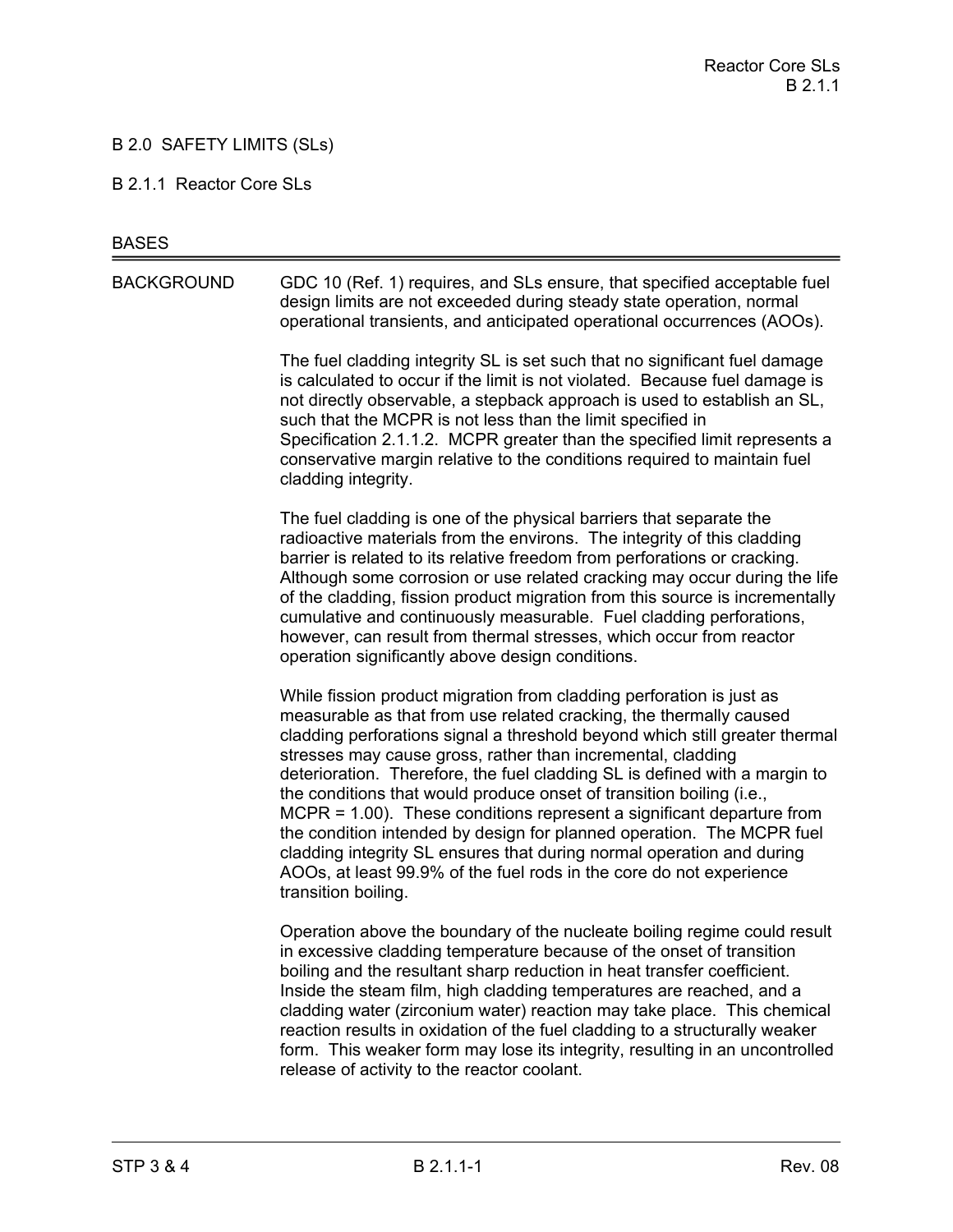APPLICABLE The fuel cladding must not sustain damage as a result of normal SAFETY operation and AOOs. The reactor core SLs are established to preclude ANALYSES violation of the fuel design criterion that an MCPR limit is to be established, such that at least 99.9% of the fuel rods in the core would not be expected to experience the onset of transition boiling.

> The Reactor Protection System setpoints (LCO 3.3.1.1, "SSLC Sensor Instrumentation"), in combination with all the LCOs, are designed to prevent any anticipated combination of transient conditions for Reactor Coolant System water level, pressure, and THERMAL POWER level that would result in reaching the MCPR limit.

# 2.1.1.1 Fuel Cladding Integrity (General Electric Company (GE) Fuel)

GE critical power correlations are applicable for all critical power calculations at pressures  $\geq 5.41$  MPaG or core flows  $\geq 10\%$  of rated flow. For operation at low pressures and low flows, another basis is used, as follows:

Since the pressure drop in the bypass region is essentially all elevation head, the core pressure drop at low power and flows will always be > 0.031 MPa. Analyses (Ref. 2) show that with a bundle flow of 12.7  $m<sup>3</sup>/h$ , bundle pressure drop is nearly independent of bundle power and has a value of 0.024 MPa. Thus, the bundle flow with a 0.031 MPa driving head will be > 12.7  $m^3/h$ . Full scale ATLAS test data taken at pressures from 0.098 MPaA to 5.5 MPaA indicate that the fuel assembly critical power at this flow is approximately 3.35 MWt. With the design peaking factors, this corresponds to a THERMAL POWER > 50% RTP. Thus, a THERMAL POWER limit of 25% RTP for reactor pressure < 5.41 MPaG is conservative.

# 2.1.1.2 MCPR (GE Fuel)

The fuel cladding integrity SL is set such that no significant fuel damage is calculated to occur if the limit is not violated. Since the parameters that result in fuel damage are not directly observable during reactor operation, the thermal and hydraulic conditions that result in the onset of transition boiling have been used to mark the beginning of the region in which fuel damage could occur. Although it is recognized that the onset of transition boiling would not result in damage to BWR fuel rods, the critical power at which boiling transition is calculated to occur has been adopted as a convenient limit. However, the uncertainties in monitoring the core operating state and in the procedures used to calculate the critical power result in an uncertainty in the value of the critical power. Therefore, the fuel cladding integrity SL is defined as the critical power ratio in the limiting fuel assembly for which more than 99.9% of the fuel rods in the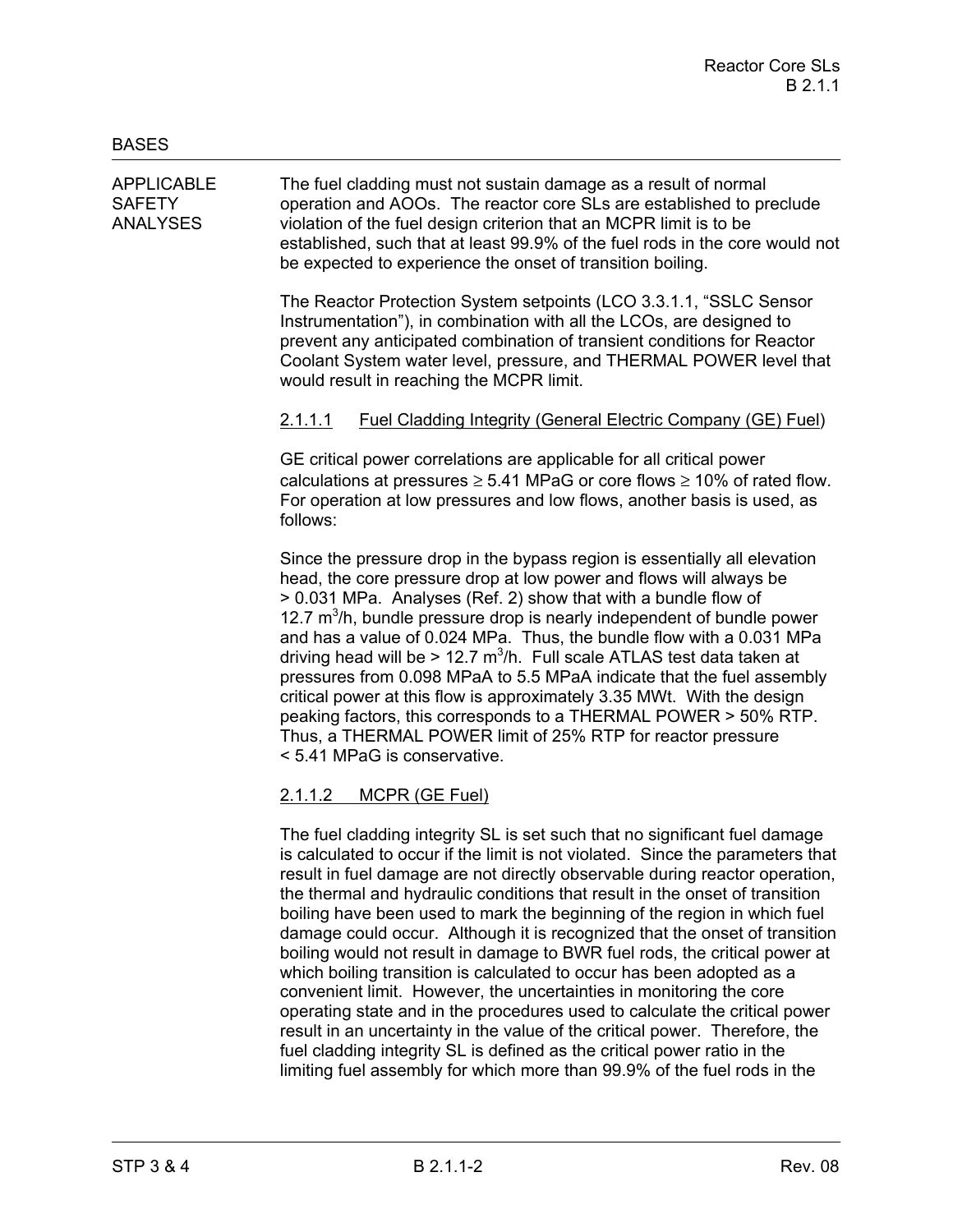| <b>APPLICABLE</b><br><b>SAFETY</b><br><b>ANALYSES</b><br>(continued) | core are expected to avoid boiling transition, considering the power<br>distribution within the core and all uncertainties.                                                                                                                                                                                                                                                                                                                                                                                                                                                                                                                                                                                                                                                                                                                                                   |
|----------------------------------------------------------------------|-------------------------------------------------------------------------------------------------------------------------------------------------------------------------------------------------------------------------------------------------------------------------------------------------------------------------------------------------------------------------------------------------------------------------------------------------------------------------------------------------------------------------------------------------------------------------------------------------------------------------------------------------------------------------------------------------------------------------------------------------------------------------------------------------------------------------------------------------------------------------------|
|                                                                      | The MCPR SL is determined using a statistical model that combines all<br>the uncertainties in operating parameters and the procedures used to<br>calculate critical power. The probability of the occurrence of boiling<br>transition is determined using the approved General Electric Critical<br>Power correlations. Details of the fuel cladding integrity SL calculation<br>are given in Ref. 2. Ref. 2 also includes a tabulation of the uncertainties<br>used in the determination of the MCPR SL and of the nominal values of<br>the parameters used in the MCPR SL statistical analysis.                                                                                                                                                                                                                                                                             |
|                                                                      | <b>Reactor Vessel Water Level</b><br><u>2.1.1.3</u>                                                                                                                                                                                                                                                                                                                                                                                                                                                                                                                                                                                                                                                                                                                                                                                                                           |
|                                                                      | During MODES 1 and 2, the reactor vessel water level is required to be<br>above the top of the active fuel to provide core cooling capability. With<br>fuel in the reactor vessel during periods when the reactor is shut down,<br>consideration must be given to water level requirements due to the effect<br>of decay heat. If the water level should drop below the top of the active<br>irradiated fuel during this period, the ability to remove decay heat is<br>reduced. This reduction in cooling capability could lead to elevated<br>cladding temperatures and clad perforation in the event that the water<br>level becomes < 2/3 of the core height. The reactor vessel water level SL<br>has been established at the top of the active irradiated fuel to provide a<br>point that can be monitored and to also provide adequate margin for<br>effective action. |
| <b>SAFETY LIMITS</b>                                                 | The reactor core SLs are established to protect the integrity of the fuel<br>clad barrier to the release of radioactive materials to the environs.<br>SL 2.1.1.1 and SL 2.1.1.2 ensure that the core operates within the fuel<br>design criteria. SL 2.1.1.3 ensures that the reactor vessel water level is<br>greater than the top of the active irradiated fuel, thus maintaining a<br>coolable geometry.                                                                                                                                                                                                                                                                                                                                                                                                                                                                   |
| <b>APPLICABILITY</b>                                                 | SLs 2.1.1.1, 2.1.1.2, and 2.1.1.3 are applicable in all MODES.                                                                                                                                                                                                                                                                                                                                                                                                                                                                                                                                                                                                                                                                                                                                                                                                                |
| <b>SAFETY LIMIT</b><br><b>VIOLATIONS</b>                             | Exceeding an SL may cause fuel damage and create a potential for<br>radioactive releases in excess of 10 CFR 100, "Reactor Site Criteria,"<br>limits (Ref. 3). Therefore, it is required to insert all insertable control rods<br>and restore compliance with the SL within 2 hours. The 2 hour<br>Completion Time ensures that the operators take prompt remedial action<br>and also ensures that the probability of an accident occurring during this<br>period is minimal.                                                                                                                                                                                                                                                                                                                                                                                                 |

BASES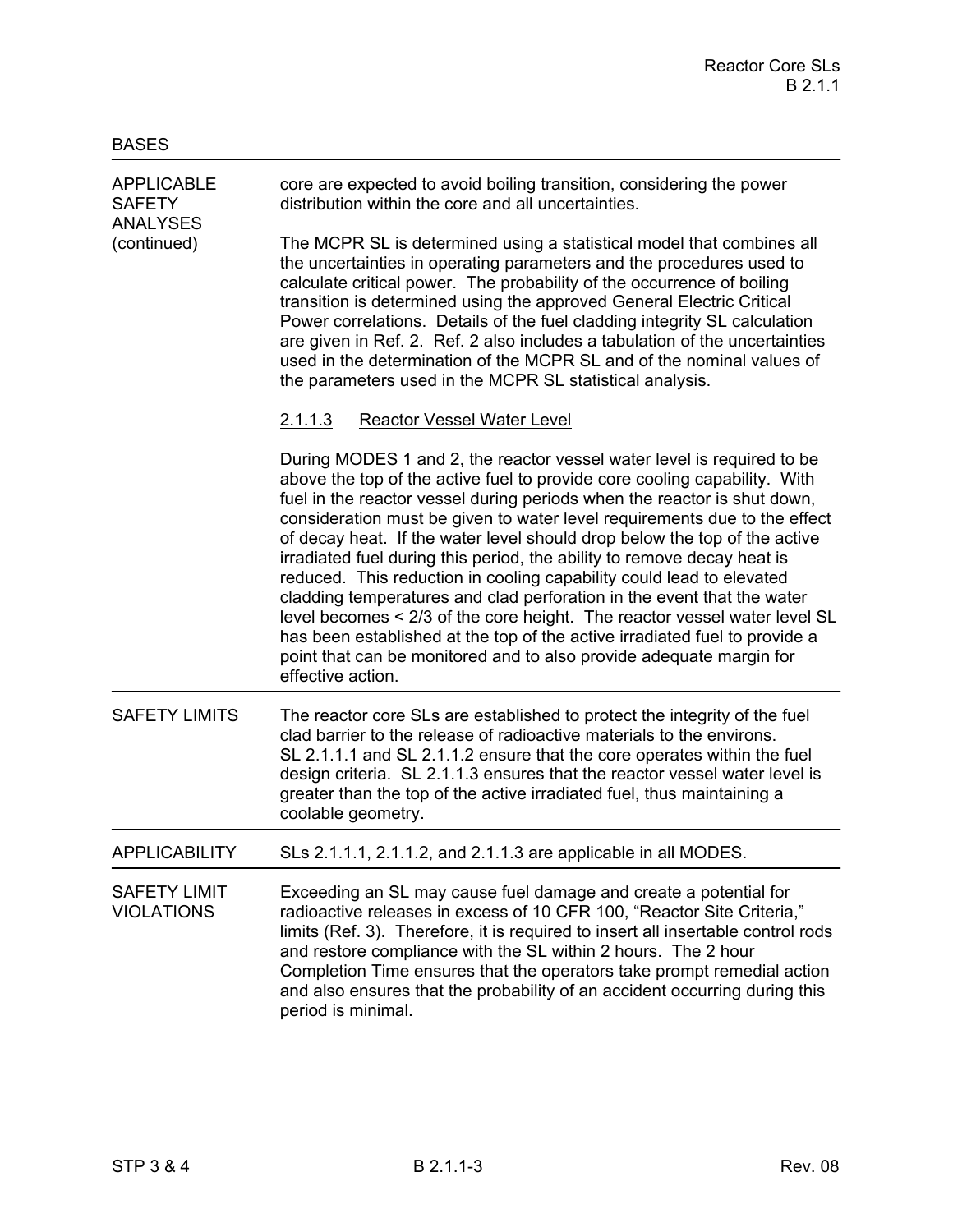- REFERENCES 1. 10 CFR 50, Appendix A, GDC 10.
	- 2. NEDE-24011-P-A, (latest approved revision).
	- 3. 10 CFR 100.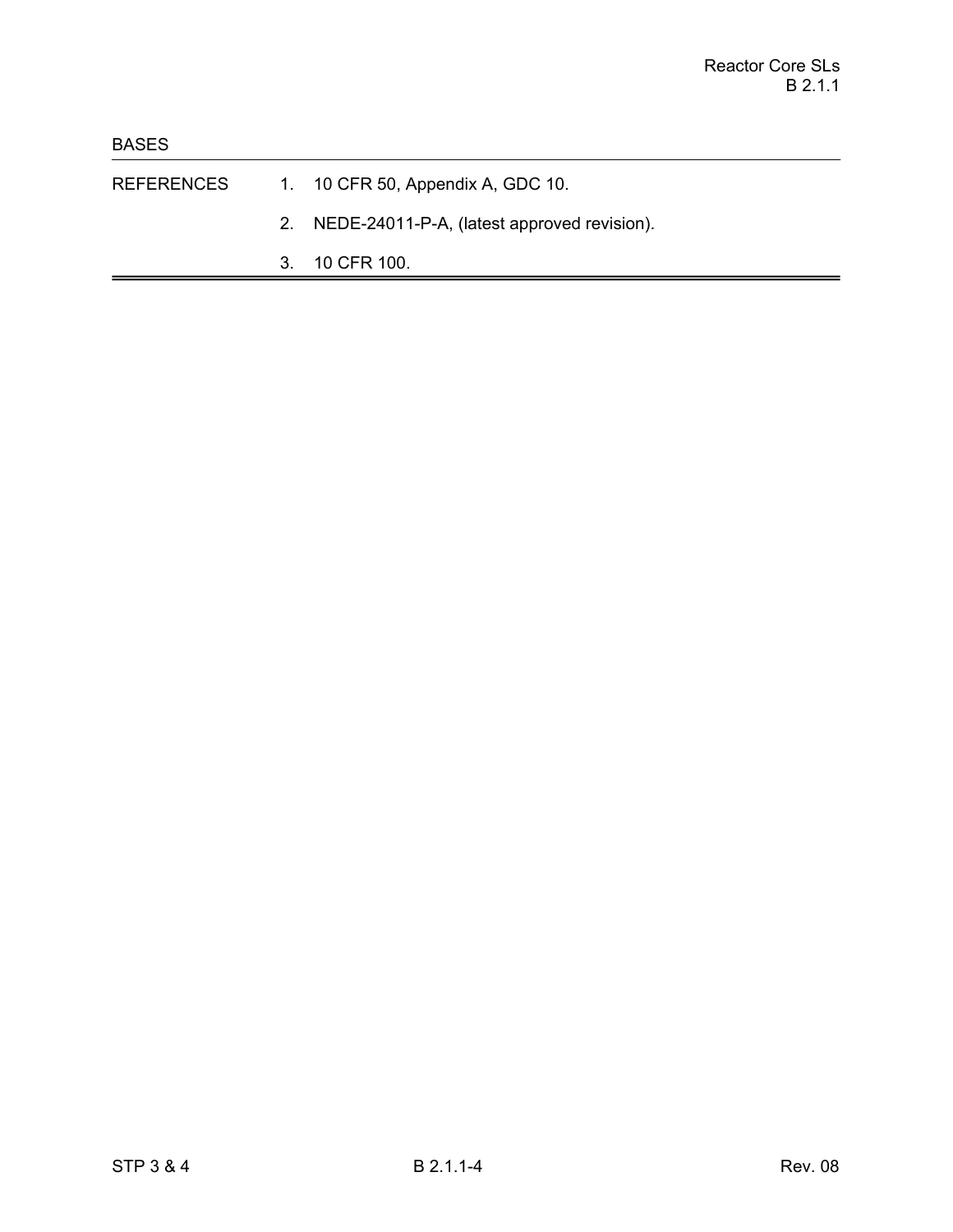# B 2.0 SAFETY LIMITS (SLs)

B 2.1.2 Reactor Coolant System (RCS) Pressure SL

# BASES

| <b>BACKGROUND</b>                                     | The SL on reactor steam dome pressure protects the RCS against<br>overpressurization. In the event of fuel cladding failure, fission products<br>are released into the reactor coolant. The RCS then serves as the<br>primary barrier in preventing the release of fission products into the<br>atmosphere. Establishing an upper limit on reactor steam dome pressure<br>ensures continued RCS integrity. According to 10 CFR 50, Appendix A,<br>GDC 14, "Reactor Coolant Pressure Boundary," and GDC 15, "Reactor<br>Coolant System Design" (Ref. 1), the reactor coolant pressure boundary<br>(RCPB) shall be designed with sufficient margin to ensure that the design<br>conditions are not exceeded during normal operation and anticipated<br>operational occurrences (AOOs). |
|-------------------------------------------------------|--------------------------------------------------------------------------------------------------------------------------------------------------------------------------------------------------------------------------------------------------------------------------------------------------------------------------------------------------------------------------------------------------------------------------------------------------------------------------------------------------------------------------------------------------------------------------------------------------------------------------------------------------------------------------------------------------------------------------------------------------------------------------------------|
|                                                       | During normal operation and AOOs, RCS pressure is limited from<br>exceeding the design pressure by more than 10%, in accordance with<br>Section III of the ASME Code (Ref. 2). To ensure system integrity, all<br>RCS components are hydrostatically tested at 125% of design pressure,<br>in accordance with ASME Code requirements, prior to initial operation<br>when there is no fuel in the core. Any further hydrostatic testing with fuel<br>in the core is done under LCO 3.10.1, "Inservice Leak and Hydrostatic<br>Testing Operation." Following inception of unit operation, RCS<br>components shall be pressure tested, in accordance with the<br>requirements of ASME Code, Section XI (Ref. 3).                                                                        |
|                                                       | Overpressurization of the RCS could result in a breach of the RCPB. If<br>this occurred in conjunction with a fuel cladding failure, fission products<br>could enter the containment atmosphere, raising concerns relative to<br>limits on radioactive releases specified in 10 CFR 100, "Reactor Site<br>Criteria" (Ref. 4).                                                                                                                                                                                                                                                                                                                                                                                                                                                        |
| <b>APPLICABLE</b><br><b>SAFETY</b><br><b>ANALYSES</b> | The RCS safety/relief valves and the Reactor Protection System Reactor<br>Vessel Steam Dome Pressure - High Function have settings established<br>to ensure that the RCS pressure SL will not be exceeded.                                                                                                                                                                                                                                                                                                                                                                                                                                                                                                                                                                           |
|                                                       | The RCS pressure SL has been selected such that it is at a pressure<br>below which it can be shown that the integrity of the system is not<br>endangered. The reactor pressure vessel is designed to ASME, Boiler<br>and Pressure Vessel Code, Section III, 1989 Edition, excluding Addenda<br>(Ref. 5), which permits a maximum pressure transient of 110%,<br>9.48 MPaG, of design pressure 8.62 MPaG. The SL of 9.13 MPaG, as<br>measured by the reactor steam dome pressure indicator, is equivalent to<br>9.48 MPaG at the lowest elevation of the RCS. The RCS pressure SL is<br>selected to be the lowest transient overpressure allowed by the applicable<br>codes.                                                                                                          |